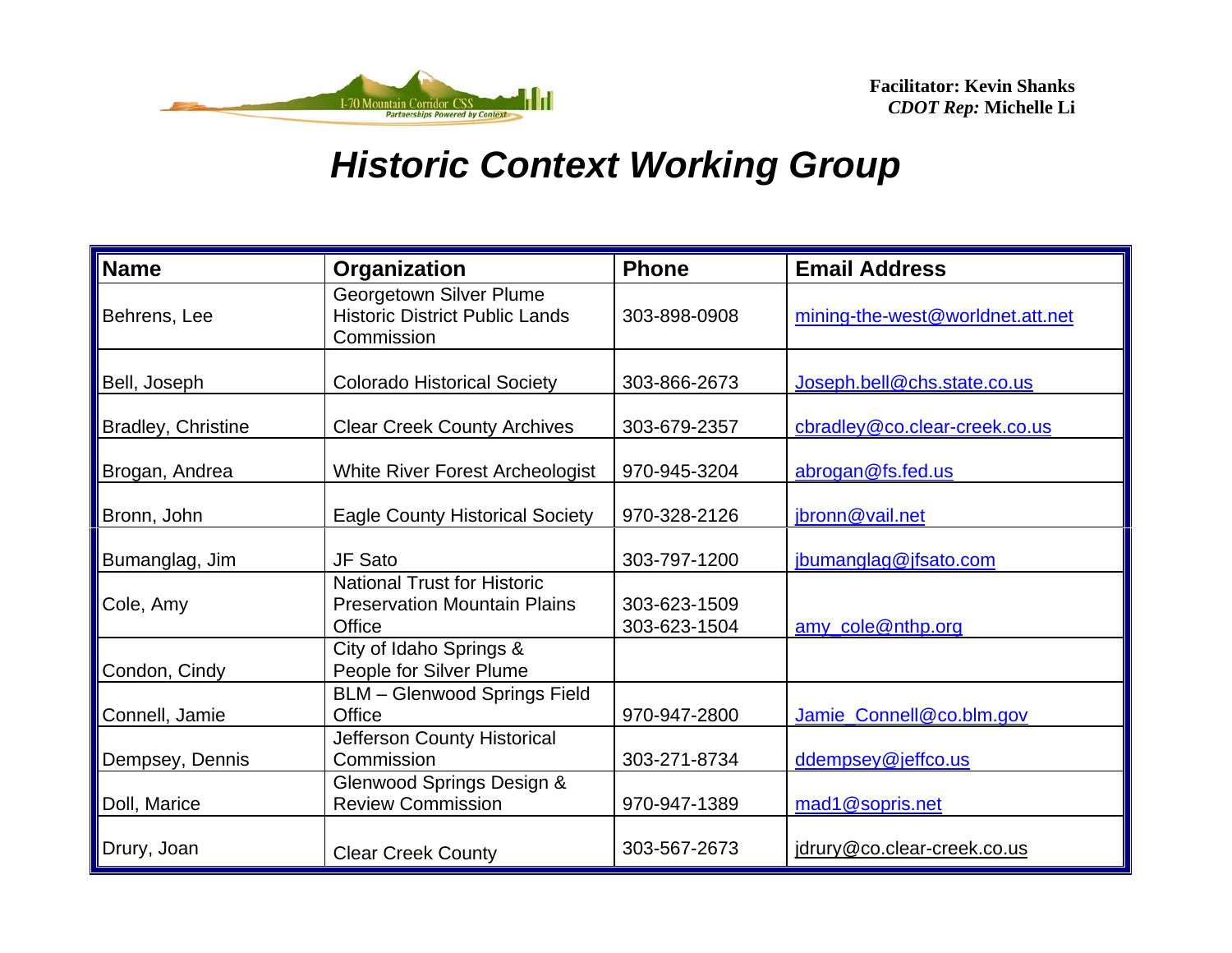

| <b>Name</b>           | Organization                                                    | <b>Phone</b> | <b>Email Address</b>              |
|-----------------------|-----------------------------------------------------------------|--------------|-----------------------------------|
| Drury-Murphy, Gayle   | Mill Creek Valley Historical<br>Society                         | 303-567-4494 | Murph1503@aol.com                 |
| Gagen, Tim            | Town of Breckenridge                                            | 970-453-3161 | timg@townofbreckenridge.com       |
| Gerak, Janet          | <b>CDOT Region 1</b>                                            | 303-365-7043 | Janet.gerak@dot.state.co.us       |
| Golin Gass, Alan      | <b>AIA Colorado</b>                                             | 303-778-6661 | AGGA@aol.com                      |
| Gilliland, Mary Ellen | <b>Summit County Historic</b><br><b>Preservation Commission</b> | 970-468-2080 |                                   |
| Heicher, Kathy        | <b>Eagle County Historical Society</b>                          | 970-328-7104 |                                   |
| Heilmann, Harry       | People for Silver Plume                                         | 303-569-2887 | wellread@bewellnet.com            |
| Hopper, Sally         | Historic Georgetown, Inc.                                       | 303-526-0785 | shopper@intellinetusa.com         |
| Jepson, Dan           | <b>CDOT</b>                                                     |              | Daniel.jepson@dot.state.co.us     |
| Klassen, Barbara      | People for Silver Plume                                         | 303-569-3240 | blklassen@aol.com                 |
| Koernig, Mary         | Colorado Preservation, Inc.                                     | 303-893-4260 | mkoernig@coloradopreservation.org |
| Kozinski, Peter       | <b>CDOT</b>                                                     | 970-328-6385 | Peter.kozinski@dot.state.co.us    |
| Landes, Jonas         | Colorado Preservation, Inc.                                     | 303-893-4260 | jlandes@coloradopreservation.org  |
| Li, Michelle          | <b>CDOT</b>                                                     | 303-365-7041 | Michelle.li@dot.state.co.us       |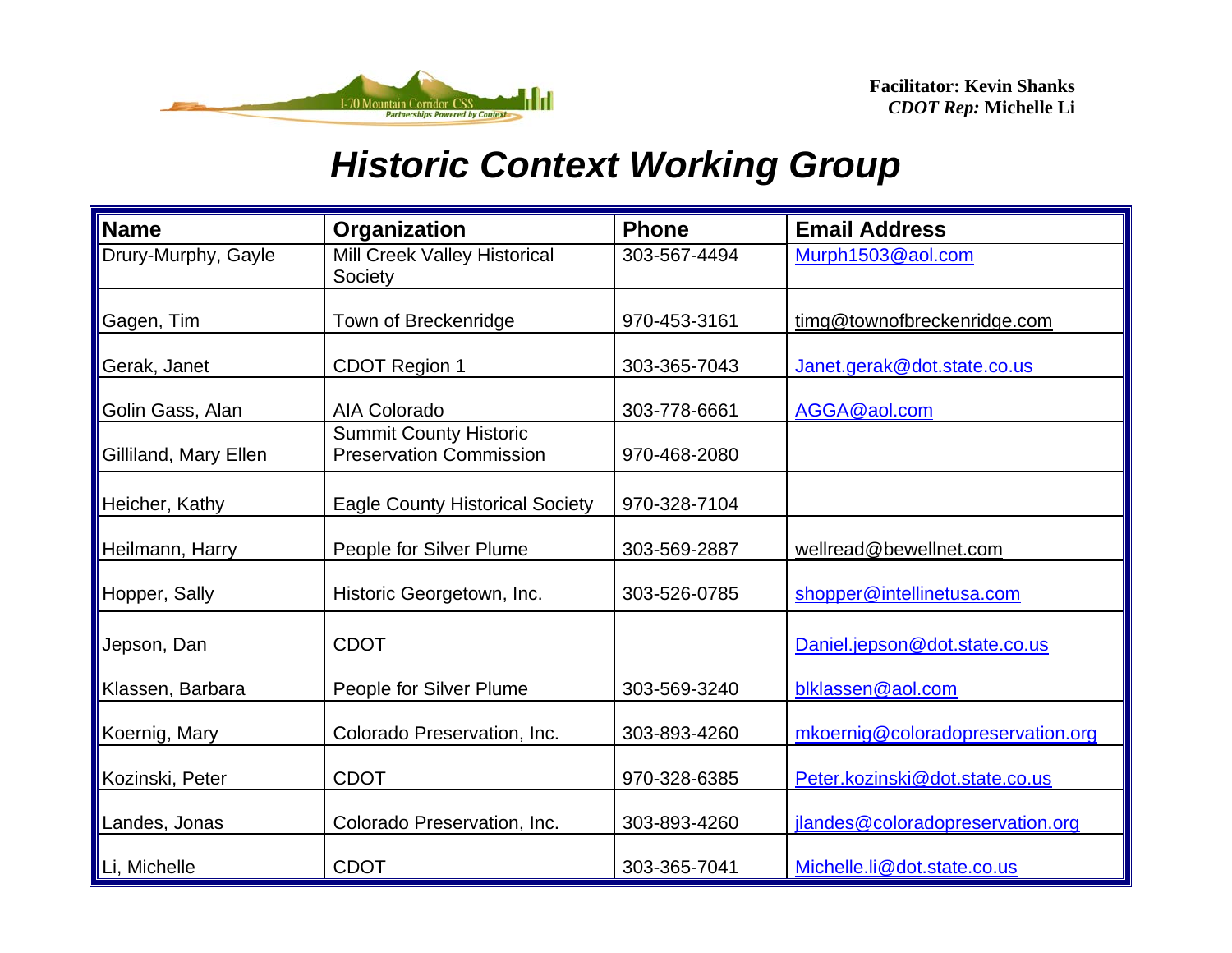

| <b>Name</b>                   | Organization                                                                        | <b>Phone</b> | <b>Email Address</b>                                  |
|-------------------------------|-------------------------------------------------------------------------------------|--------------|-------------------------------------------------------|
| Lindberg, Jim                 | <b>National Trust for Historic</b><br><b>Preservation Mountain Plains</b><br>Office | 303-623-1504 | james_lindberg@nthp.org                               |
| Loevlie, Mary Jane            | Historical Society of Idaho<br>Springs                                              | 303-567-4100 | mloevlie@aol.com                                      |
| McGregor, Andrew              | <b>City of Glenwood Springs</b>                                                     |              | andrewm@ci.glenwood-springs.co.us                     |
| Narracci, Bob                 | <b>Eagle County</b>                                                                 |              | robert.narracci@eaglecounty.us                        |
| Neely, Cynthia                | Town of Georgetown                                                                  | 303-569-0289 | ccneely@yahoo.com                                     |
| Condon, Cindy<br>Olson, Cindy | City of Idaho Springs                                                               |              | mayor@idahospringsco.com                              |
| Mills, Jocelyn                | <b>Frisco Historic Preservation</b><br><b>Board</b>                                 | 970-668-5276 | jocelynm@townoffrisco.com                             |
| Mootz, Claire                 | <b>Town of Silver Plume</b>                                                         | 303-569-2363 | townofsilverplume@msn.com &<br>trvInmoose@comcast.net |
| Pallante, Amy                 | <b>SHPO</b>                                                                         | 303-866-4678 | Amy.pallante@chs.state.co.us                          |
| Pavlik, Monica                | <b>FHWA</b>                                                                         | 720-963-3012 | Monica.pavlik@dot.gov                                 |
| Regestor, Gary                | Town of Silver Plume                                                                | 303-569-3236 | garyregestor@gmail.com                                |
| Ricehill, Gretchen            | Glenwood Springs Design &<br><b>Review Commission</b>                               | 970-384-6428 | gericehi@ci.glenwood-springs.co.us                    |
| Rossino, Sharon               | Historic Georgetown, Inc.                                                           | 303-569-2840 | preservation@historicgeorgetown.org                   |
| Scheuerman, Bill              | <b>CDOT</b>                                                                         |              | Bill.scheuerman@dot.state.co.us                       |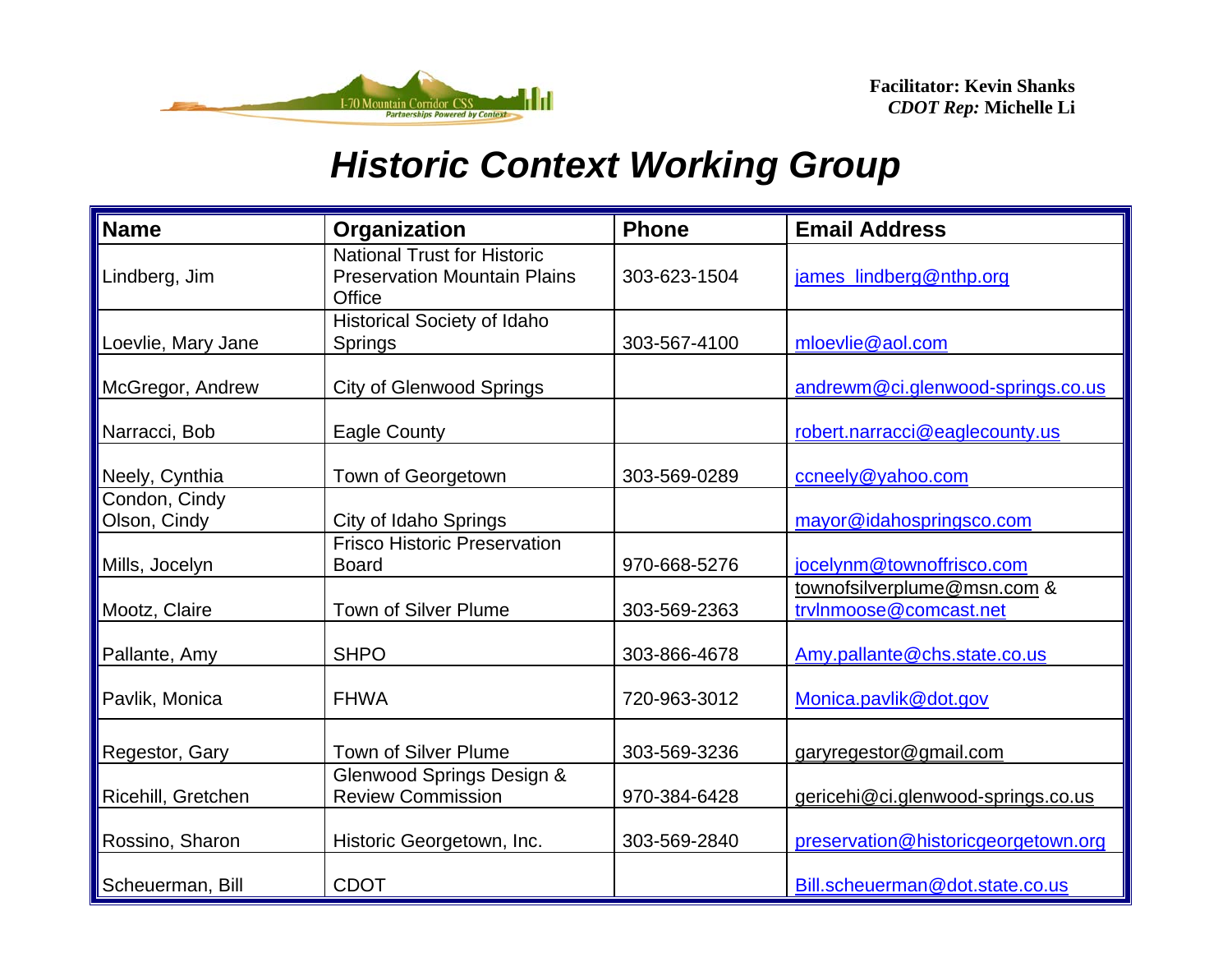

| <b>Name</b>     | Organization                                          | <b>Phone</b> | <b>Email Address</b>                    |
|-----------------|-------------------------------------------------------|--------------|-----------------------------------------|
| Schoch, Lisa    | <b>CDOT</b>                                           |              | Lisa.schoch@dot.state.co.us             |
| Sell, Larrice   | Mill Creek Valley Historical<br>Society               | 303-567-2677 |                                         |
| Shanks, Kevin   | <b>THK &amp; Associates</b>                           | 303-770-7201 | kshanks@thkassoc.com                    |
| Snyder, Mike    | <b>National Park Service,</b><br>Intermountain Region | 303-969-2500 | Mike_snyder@nps.gov                     |
| Sorensen, JoAnn | Mill Creek Valley Historical<br>Society               | 303-679-2409 | jsorensen@co.clear-creek.co.us          |
| Struthers, Sue  | Arapahoe-Roosevelt Forest<br>Archeologist             | 970-296-6622 | sstruthers@fs.fed.us                    |
|                 | <b>Denver Landmark Preservation</b><br>Commission     | 720-865-2709 | Landmark@denvergov.org                  |
| Twitty, Eric    | <b>Mountain States Historical</b>                     | 303-499-4334 | erictwitty@mountainstateshistorical.com |
| Tetherow, Tim   | JF Sato                                               | 303-797-1200 | ttetherow@jfsato.com                    |
|                 |                                                       |              |                                         |
|                 |                                                       |              |                                         |
|                 |                                                       |              |                                         |
|                 |                                                       |              |                                         |
|                 |                                                       |              |                                         |